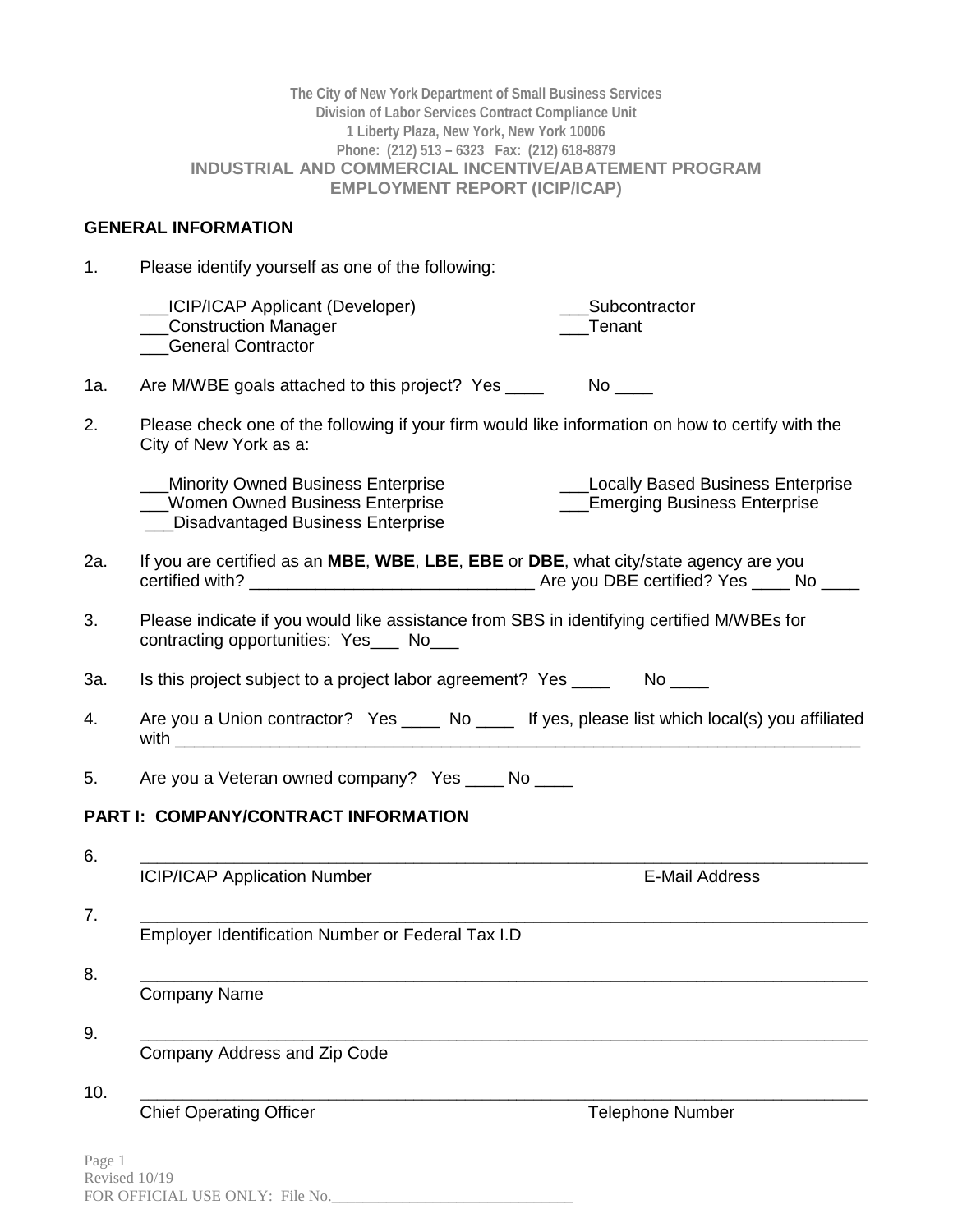| (If same as Item #10, write "same")                                 |                             |
|---------------------------------------------------------------------|-----------------------------|
| Developer or prime contractor<br>(If same as Item #8, write "same") | <b>Contact Person</b>       |
|                                                                     |                             |
| Contract information:                                               |                             |
| <b>Contract Amount</b>                                              | <b>Block and Lot Number</b> |
|                                                                     |                             |
| (e) Description and location of proposed contract:                  |                             |

15. Has your firm been reviewed by the Division of Labor Services (DLS) within the past 36 months and issued a Certificate of Approval? Yes\_\_\_ No\_\_\_

If yes, attach a copy of certificate.

16. Has DLS within the past month reviewed an Employment Report submission for your company and issued a Conditional Certificate of Approval? Yes No

If yes, attach a copy of certificate.

## **NOTE: DLS WILL NOT ISSUE A CONTINUED CERTIFICATE OF APPROVAL IN CONNECTION WITH THIS CONTRACT UNLESS THE REQUIRED CORRECTIVE ACTIONS IN PRIOR CONDITIONAL CERTIFICATES OF APPROVAL HAVE BEEN TAKEN.**

17. Has an Employment Report already been submitted for a different contract (not covered by this Employment Report) for which you have not yet received compliance certificate? Yes\_\_\_ No\_\_\_\_ If yes,

| Date submitted:                                                                                                       |  |
|-----------------------------------------------------------------------------------------------------------------------|--|
| Agency to which submitted:                                                                                            |  |
|                                                                                                                       |  |
| Contract No: <b>Example 19</b> No. 19 No. 19 No. 19 No. 19 No. 19 No. 19 No. 19 No. 19 No. 19 No. 19 No. 19 No. 19 No |  |
| Telephone:                                                                                                            |  |

18. Has your company in the past 36 months been audited by the United States Department of Labor, Office of Federal Contract Compliance Programs (OFCCP)? Yes\_\_\_ No\_\_\_

If yes,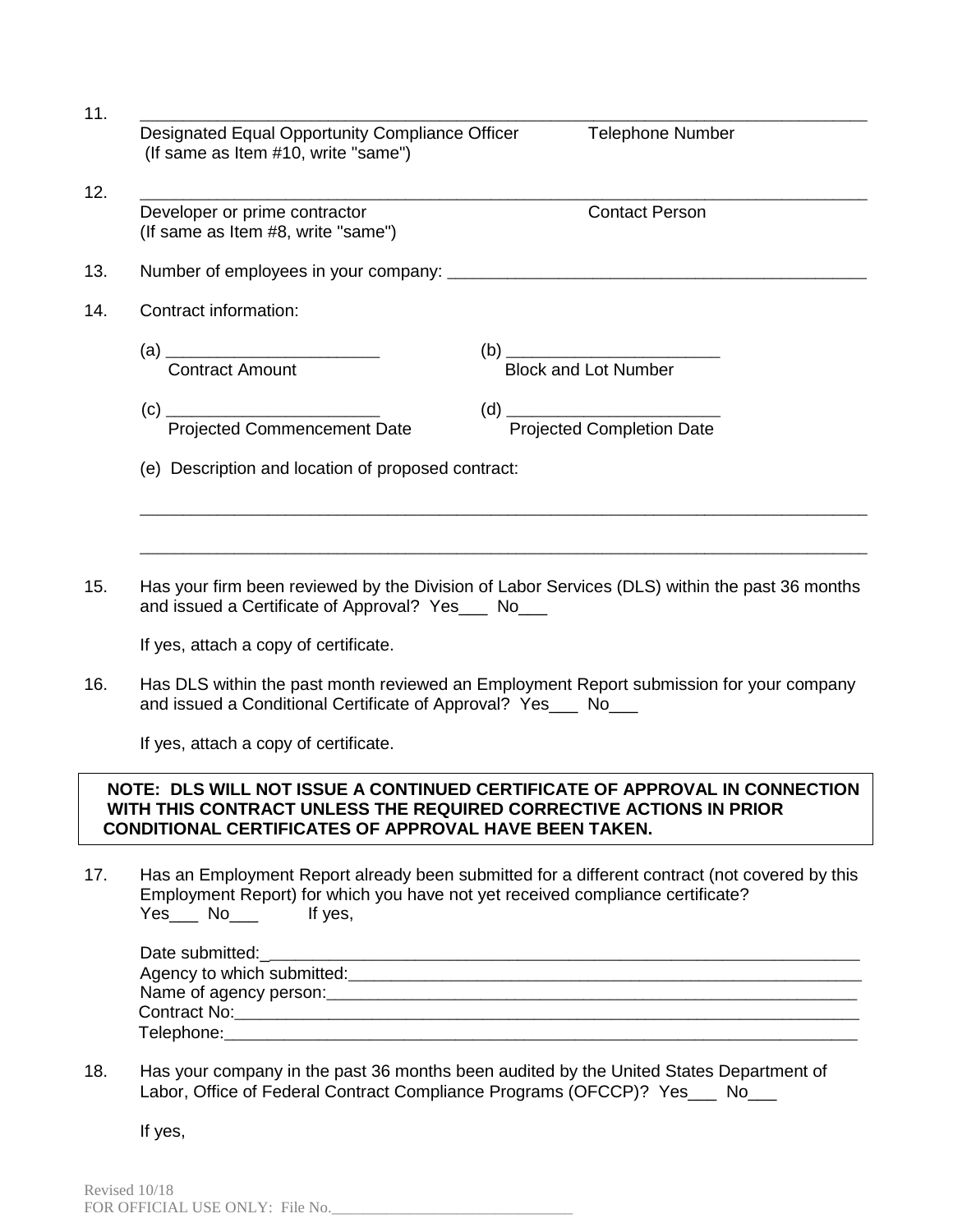- (a) Name and address of OFCCP office.
- (b) Was a Certificate of Equal Employment Compliance issued within the past 36 months? Yes\_\_\_ No

\_\_\_\_\_\_\_\_\_\_\_\_\_\_\_\_\_\_\_\_\_\_\_\_\_\_\_\_\_\_\_\_\_\_\_\_\_\_\_\_\_\_\_\_\_\_\_\_\_\_\_\_\_\_\_\_\_\_\_\_\_\_\_\_\_\_\_\_\_\_\_\_\_\_\_\_\_\_\_\_\_ \_\_\_\_\_\_\_\_\_\_\_\_\_\_\_\_\_\_\_\_\_\_\_\_\_\_\_\_\_\_\_\_\_\_\_\_\_\_\_\_\_\_\_\_\_\_\_\_\_\_\_\_\_\_\_\_\_\_\_\_\_\_\_\_\_\_\_\_\_\_\_\_\_\_\_\_\_\_\_\_\_

If yes, attach a copy of such certificate.

(c) Were any corrective actions required or agreed to? Yes\_\_\_ No\_\_\_

If yes, attach a copy of such requirements or agreements.

(d) Were any deficiencies found? Yes No

If yes, attach a copy of such findings.

19. Is your company or its affiliates a member or members of an employers' trade association which is responsible for negotiating collective bargaining agreements (CBA) which affect construction site hiring? Yes\_\_\_ No\_\_\_

If yes, ATTACH a list of such associations and all applicable CBA's.

### **PART II: DOCUMENTS REQUIRED**

- 20. For the following policies or practices, attach the relevant documents (e.g., printed booklets, brochures, manuals, memoranda, etc.). If the policy(ies) are unwritten, attach a full explanation of the practices. See instructions.
	- (a) Health benefit coverage/description(s) for all management, nonunion and union employees (whether company or union administered)
	- (b) Disability, life, other insurance coverage/description
	- (c) Employee Policy/Handbook
	- (d) Personnel Policy/Manual
	- (e) Supervisor's Policy/Manual
	- (f) Pension plan or 401k coverage/description for all management, nonunion and union employees, whether company or union administered
	- (g) Collective bargaining agreement(s).
	- (h) Employment Application(s)
	- (i) Employee evaluation policy/form(s).
	- (j) Does your firm have medical and/or non-medical (i.e. education, military, personal, pregnancy, child care) leave policy?
	- \_\_\_ (k) Sexual Harassment Policy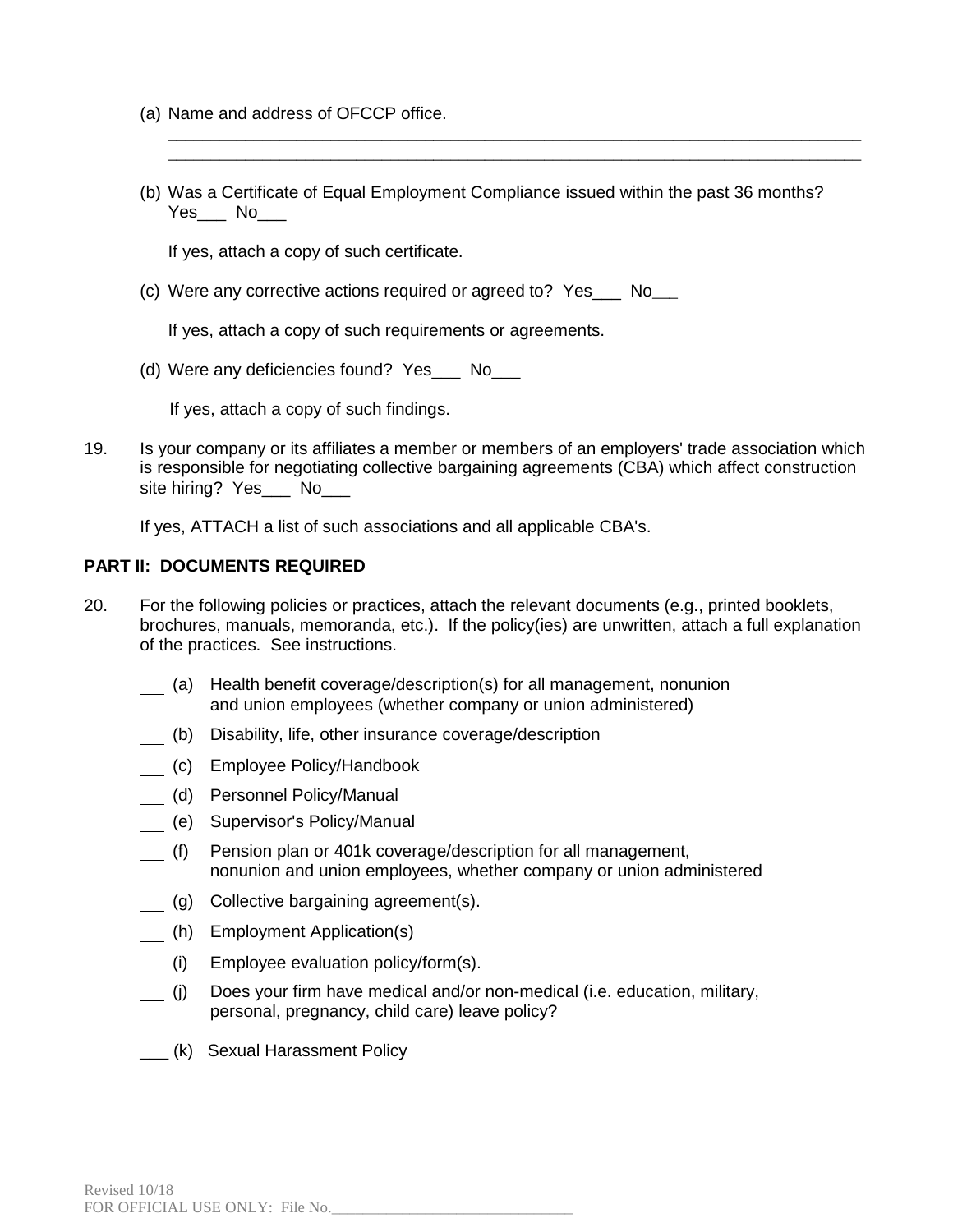21. To comply with the Immigration Reform and Control Act of 1986 when and of whom does your firm require the completion of an I-9 Form?

| (a) Prior to job offer                     | Yes<br>No.  |
|--------------------------------------------|-------------|
| (b) After a conditional job offer          | No.<br>Yes  |
| (c) After a job offer                      | Yes<br>No.  |
| (d) Within the first three days on the job | Yes.<br>No. |
| (e) To some applicants                     | Yes<br>No.  |
| (f) To all applicants                      | Yes<br>Nο   |
| (g) To some employees                      | Yes<br>No.  |
| (h) To all employees                       | Yes<br>N٥   |

- 22. Explain where and how completed I-9 Forms, with their supporting documentation, are maintained and made accessible.
- 23. Does your firm or any of its collective bargaining agreements require job applicants to take a medical examination? Yes\_\_\_ No\_\_\_

\_\_\_\_\_\_\_\_\_\_\_\_\_\_\_\_\_\_\_\_\_\_\_\_\_\_\_\_\_\_\_\_\_\_\_\_\_\_\_\_\_\_\_\_\_\_\_\_\_\_\_\_\_\_\_\_\_\_\_\_\_\_\_\_\_\_\_\_\_\_\_\_\_\_\_\_\_\_\_\_\_\_\_\_ \_\_\_\_\_\_\_\_\_\_\_\_\_\_\_\_\_\_\_\_\_\_\_\_\_\_\_\_\_\_\_\_\_\_\_\_\_\_\_\_\_\_\_\_\_\_\_\_\_\_\_\_\_\_\_\_\_\_\_\_\_\_\_\_\_\_\_\_\_\_\_\_\_\_\_\_\_\_\_\_\_\_\_\_

If yes, is the medical examination given:

(a) Prior to a job offer  $Yes$  No  $\overline{\phantom{a}}$  (b) After a conditional job offer  $Yes$  No  $\overline{\phantom{a}}$ (b) After a conditional job offer  $Yes$  No <br>
(c) After a job offer  $Yes$  No No Nes No No Nes No No Nes No No Nes No No Nes No No Nes No No Nes No No Net Ref. 1, and Net Ref. 1, and Net Ref. 1, and Net Ref. 1, and Net Ref. 1 (c) After a job offer Yes\_\_\_ No\_\_\_ (d) To all applicants  $Yes$  No  $\_\_$ (e) Only to some applicants Yes\_\_\_ No\_\_\_

If yes, list for which applicants below and attach copies of all medical examination or questionnaire forms and instructions utilized for these examinations.

24. Do you have a written equal employment opportunity (EEO) policy? Yes No

If yes, list the document(s) and page number(s) where these written policies are located.

\_\_\_\_\_\_\_\_\_\_\_\_\_\_\_\_\_\_\_\_\_\_\_\_\_\_\_\_\_\_\_\_\_\_\_\_\_\_\_\_\_\_\_\_\_\_\_\_\_\_\_\_\_\_\_\_\_\_\_\_\_\_\_\_\_\_\_\_\_\_\_\_\_\_\_\_\_\_\_\_\_\_\_\_ \_\_\_\_\_\_\_\_\_\_\_\_\_\_\_\_\_\_\_\_\_\_\_\_\_\_\_\_\_\_\_\_\_\_\_\_\_\_\_\_\_\_\_\_\_\_\_\_\_\_\_\_\_\_\_\_\_\_\_\_\_\_\_\_\_\_\_\_\_\_\_\_\_\_\_\_\_\_\_\_\_\_\_\_

\_\_\_\_\_\_\_\_\_\_\_\_\_\_\_\_\_\_\_\_\_\_\_\_\_\_\_\_\_\_\_\_\_\_\_\_\_\_\_\_\_\_\_\_\_\_\_\_\_\_\_\_\_\_\_\_\_\_\_\_\_\_\_\_\_\_\_\_\_\_\_\_\_\_\_\_\_\_\_\_\_\_\_\_ \_\_\_\_\_\_\_\_\_\_\_\_\_\_\_\_\_\_\_\_\_\_\_\_\_\_\_\_\_\_\_\_\_\_\_\_\_\_\_\_\_\_\_\_\_\_\_\_\_\_\_\_\_\_\_\_\_\_\_\_\_\_\_\_\_\_\_\_\_\_\_\_\_\_\_\_\_\_\_\_\_\_\_\_

25. Does the company have a current affirmative action plan(s) (AAP) \_\_\_\_\_Minorities and Women

\_\_\_\_\_Individuals with handicaps

Other. Please specify **Example 20** and  $\alpha$  and  $\alpha$  and  $\alpha$  and  $\alpha$  and  $\alpha$  and  $\alpha$  and  $\alpha$  and  $\alpha$  and  $\alpha$  and  $\alpha$  and  $\alpha$  and  $\alpha$  and  $\alpha$  and  $\alpha$  and  $\alpha$  and  $\alpha$  and  $\alpha$  and  $\alpha$  and  $\alpha$  and  $\alpha$  and  $\alpha$ 

26. Does your firm or collective bargaining agreement(s) have an internal grievance procedure with respect to EEO complaints? Yes\_\_\_ No\_\_\_

If yes, please attach a copy of this policy.

If no, attach a report detailing your firm's unwritten procedure for handling EEO complaints.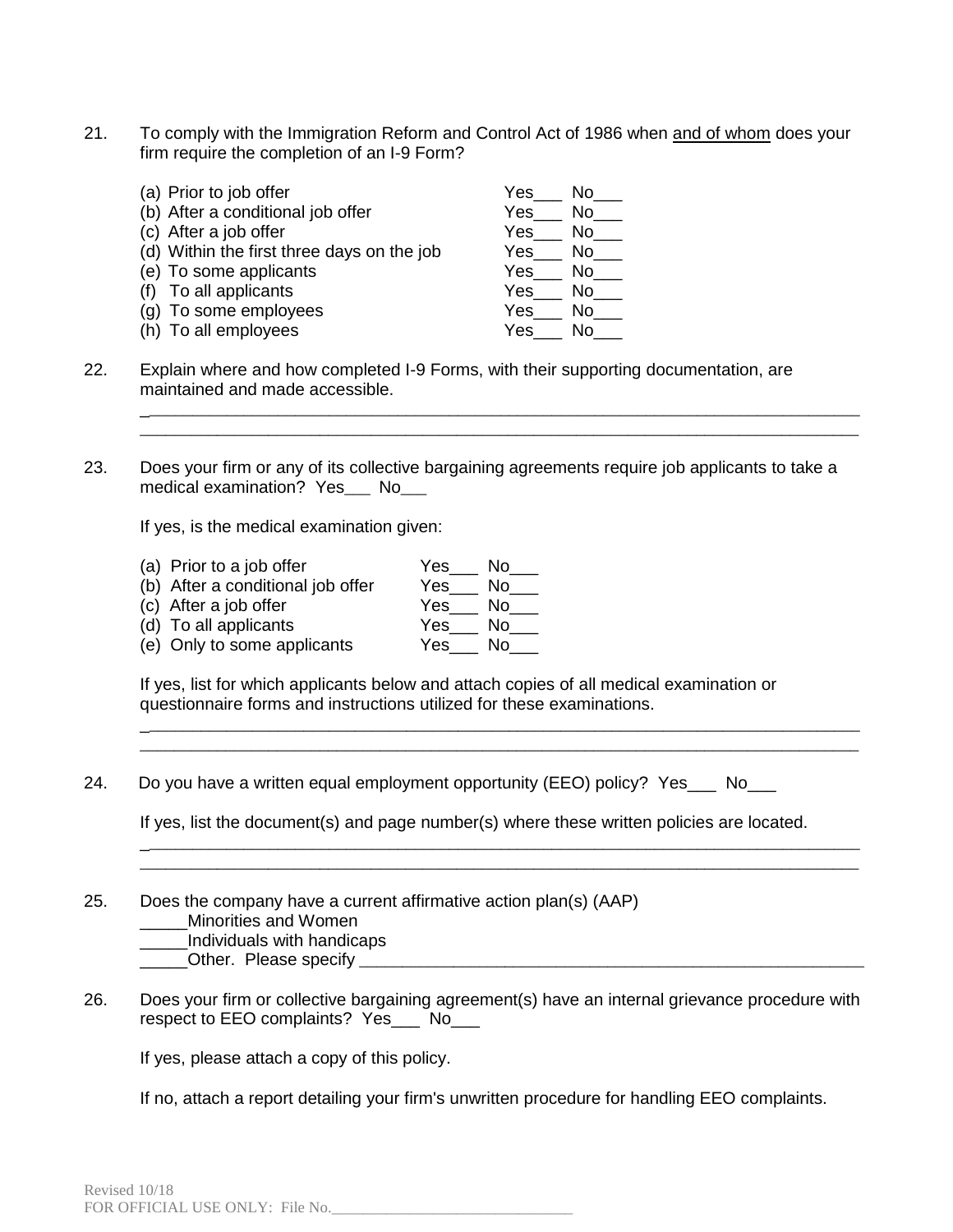27. Has any employee, within the past three years, filed a complaint pursuant to an internal grievance procedure or with any official of your firm with respect to equal employment opportunity? Yes\_\_\_ No\_\_\_

If yes, attach an internal complaint log. See instructions.

28. Has your firm, within the past three years, been named as a defendant (or respondent) in any administrative or judicial action where the complainant (plaintiff) alleged violation of any antidiscrimination or affirmative action laws? Yes\_\_\_ No\_\_\_

If yes, attach a log. See instructions.

29. Are there any jobs for which there are physical qualifications? Yes No

If yes, list the job(s), submit a job description and state the reason(s) for the qualification(s).

\_\_\_\_\_\_\_\_\_\_\_\_\_\_\_\_\_\_\_\_\_\_\_\_\_\_\_\_\_\_\_\_\_\_\_\_\_\_\_\_\_\_\_\_\_\_\_\_\_\_\_\_\_\_\_\_\_\_\_\_\_\_\_\_\_\_\_\_\_\_\_\_\_\_\_\_\_\_\_\_\_\_\_\_ \_\_\_\_\_\_\_\_\_\_\_\_\_\_\_\_\_\_\_\_\_\_\_\_\_\_\_\_\_\_\_\_\_\_\_\_\_\_\_\_\_\_\_\_\_\_\_\_\_\_\_\_\_\_\_\_\_\_\_\_\_\_\_\_\_\_\_\_\_\_\_\_\_\_\_\_\_\_\_\_\_\_\_\_

30. Are there any jobs for which there are age, race, color, national origin, sex, creed, disability, marital status, sexual orientation, or citizenship qualifications? Yes No

If yes, list the job(s), submit a job description and state the reason(s) for the qualification(s).

\_\_\_\_\_\_\_\_\_\_\_\_\_\_\_\_\_\_\_\_\_\_\_\_\_\_\_\_\_\_\_\_\_\_\_\_\_\_\_\_\_\_\_\_\_\_\_\_\_\_\_\_\_\_\_\_\_\_\_\_\_\_\_\_\_\_\_\_\_\_\_\_\_\_\_\_\_\_\_\_\_\_\_\_ \_\_\_\_\_\_\_\_\_\_\_\_\_\_\_\_\_\_\_\_\_\_\_\_\_\_\_\_\_\_\_\_\_\_\_\_\_\_\_\_\_\_\_\_\_\_\_\_\_\_\_\_\_\_\_\_\_\_\_\_\_\_\_\_\_\_\_\_\_\_\_\_\_\_\_\_\_\_\_\_\_\_\_\_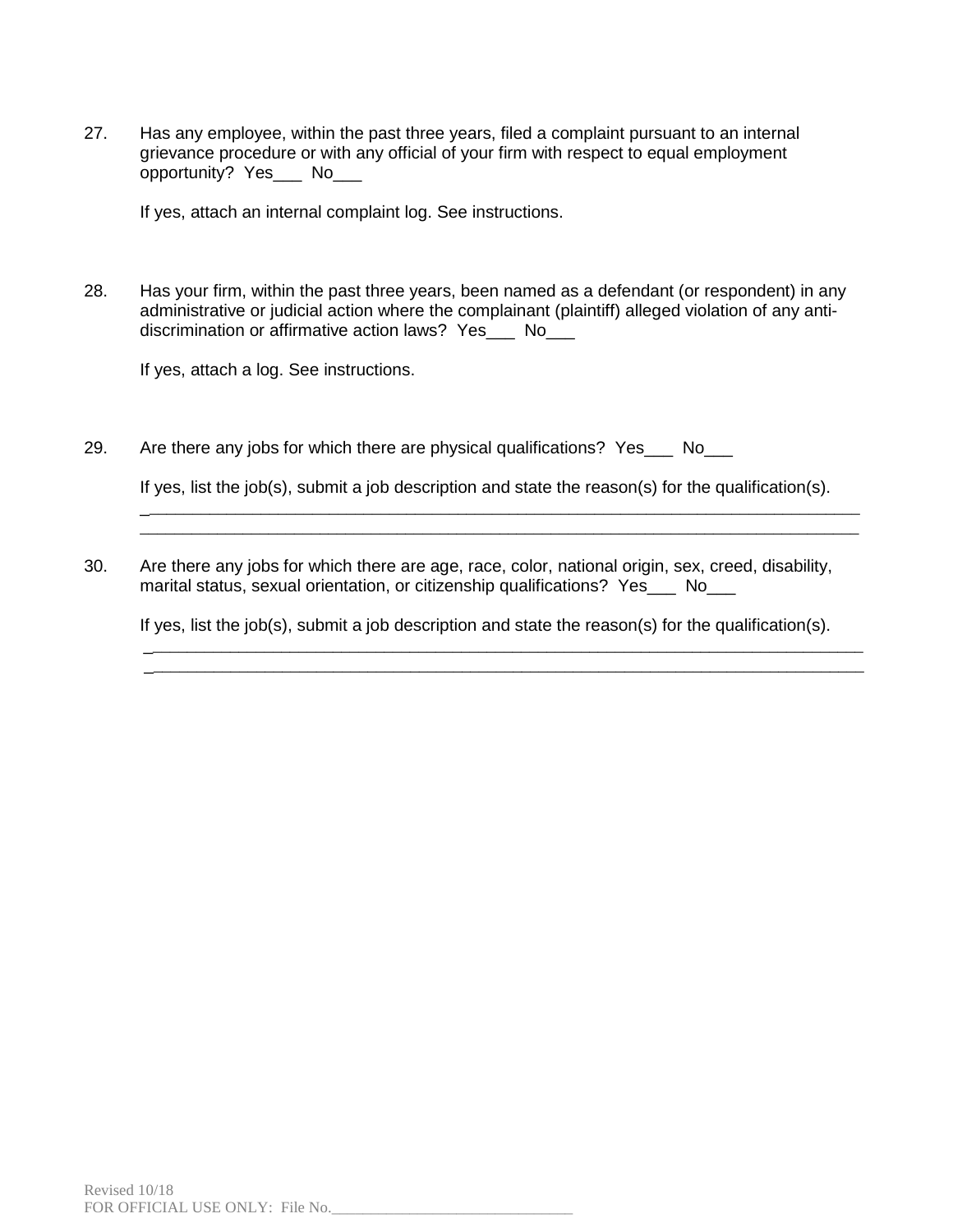### **SIGNATURE PAGE**

I, (print name of authorized official signing)\_\_\_\_\_\_\_\_\_\_\_\_\_\_\_\_\_\_\_\_\_\_\_\_\_\_\_\_\_\_\_\_\_\_\_ hereby certify that the information submitted herewith is true and complete to the best of my knowledge and belief and submitted with the understanding that compliance with New York City's equal employment requirements, as contained in Chapter 56 of the City Charter, Executive Order No. 50 (1980), as amended, and the implementing Rules and Regulations, is a requirement for the contractors and subcontractors working on this construction project. I also agree on behalf of the company to submit a certified copy of payroll records to the Division of Labor Services on a monthly basis.

| <b>Contractor's Name</b>                                        |              |  |
|-----------------------------------------------------------------|--------------|--|
| Name of person who prepared this Employment Report              | Title        |  |
| Name of official authorized to sign on behalf of the contractor | <b>Title</b> |  |
| <b>Telephone Number</b>                                         |              |  |
| Signature of authorized official                                | Date         |  |

If contractors are found to be underutilizing minorities and females in any given trade based on Chapter 56 Section 3H, the Division of Labor Services reserves the right to request the contractor's workforce data and to implement an employment program.

Contractors who fail to comply with the above mentioned requirements or are found to be in noncompliance may be subject to the withholding of final payment.

Willful or fraudulent falsifications of any data or information submitted herewith may result in the termination of the contract between the City and the bidder or contractor and in disapproval of future contracts for a period of up to five years. Further, such falsification may result in civil and/and or criminal prosecution.

To the extent permitted by law and consistent with the proper discharge of DLS' responsibilities under Charter Chapter 56 of the City Charter and Executive Order No. 50 (1980) and the implementing Rules and Regulations, all information provided by a contractor to DLS shall be confidential.

| Only original signatures accepted. |                                                                            |      |  |  |  |  |  |  |  |  |  |
|------------------------------------|----------------------------------------------------------------------------|------|--|--|--|--|--|--|--|--|--|
|                                    | Sworn to before me this _____________ day of _____________ 20 ____________ |      |  |  |  |  |  |  |  |  |  |
| Notary Public                      | <b>Authorized Signature</b>                                                | Date |  |  |  |  |  |  |  |  |  |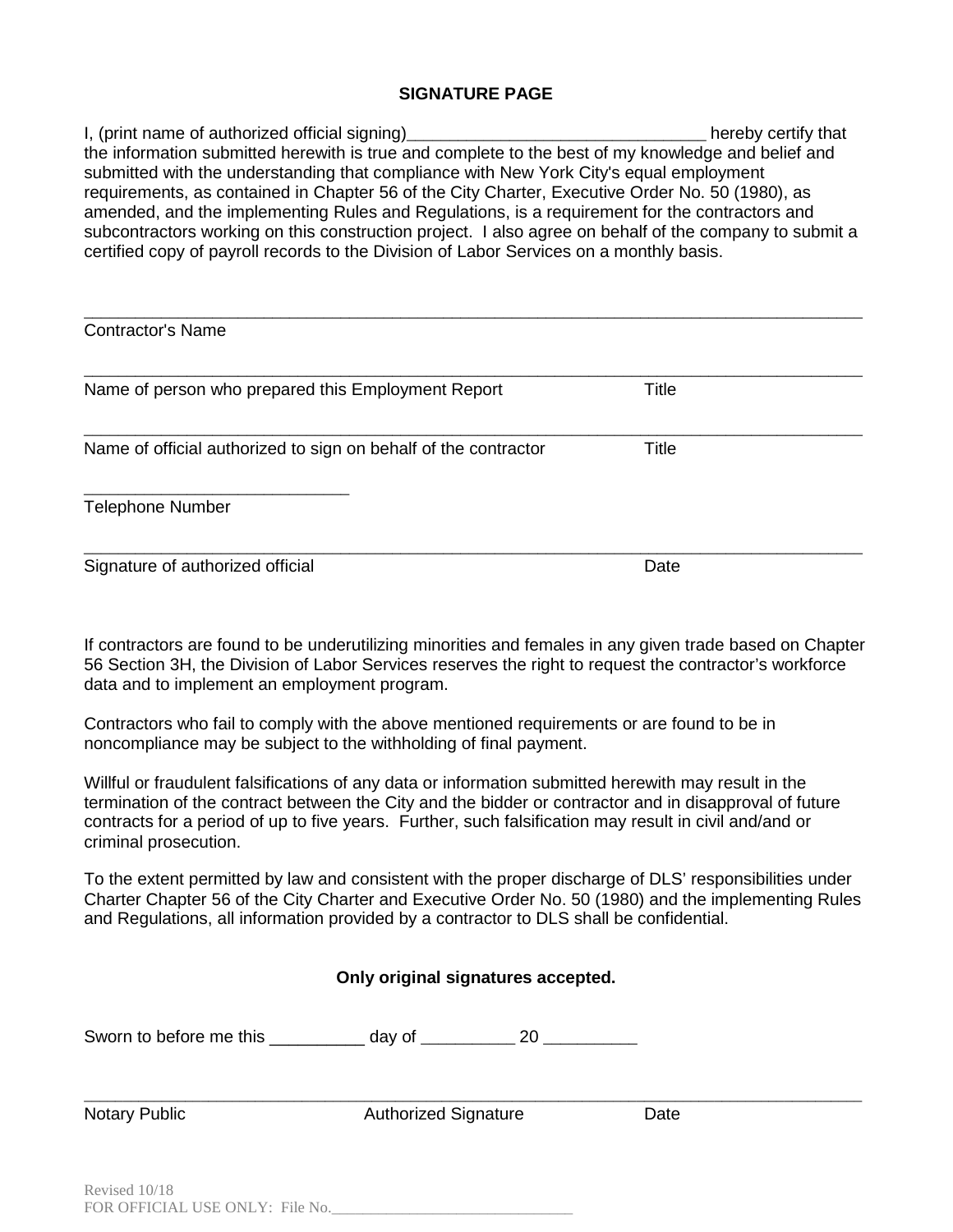### **FORM A. CONTRACT BID INFORMATION: USE OF SUBCONTRACTORS/TRADES**

- 1. Do you plan to subcontractor work on this contract? Yes \_\_\_ No\_\_\_
- 2. If yes, complete the chart below.

**NOTE: All proposed subcontractors with a subcontract in excess of \$1,000,000 must complete an Employment Report for review and approval before the contract may be awarded and work commences.** 

| SUBCONTRACTOR'S<br>NAME* | <b>OWNERSHIP (ENTER</b><br>APPROPRIATE CODE<br>LETTERS BELOW) | <b>WORK TO BE</b><br>PERFORMED BY<br><b>SUBCONTRACTOR</b> | <b>TRADE PROJECTED FOR</b><br>USE BY<br><b>SUBCONTRACTOR</b> | PROJECTED DOLLAR<br><b>VALUE OF</b><br><b>SUBCONTRACT</b> |
|--------------------------|---------------------------------------------------------------|-----------------------------------------------------------|--------------------------------------------------------------|-----------------------------------------------------------|
|                          |                                                               |                                                           |                                                              |                                                           |
|                          |                                                               |                                                           |                                                              |                                                           |
|                          |                                                               |                                                           |                                                              |                                                           |
|                          |                                                               |                                                           |                                                              |                                                           |
|                          |                                                               |                                                           |                                                              |                                                           |

**\*If subcontractor is presently unknown, please enter the trade (craft name).**

OWNERSHIP CODES

- W: White
- B: Black
- H: Hispanic
- A: Asian
- N: Native American
- F: Female

Page 8 Revised 10/19 FOR OFFICIAL USE ONLY: File No.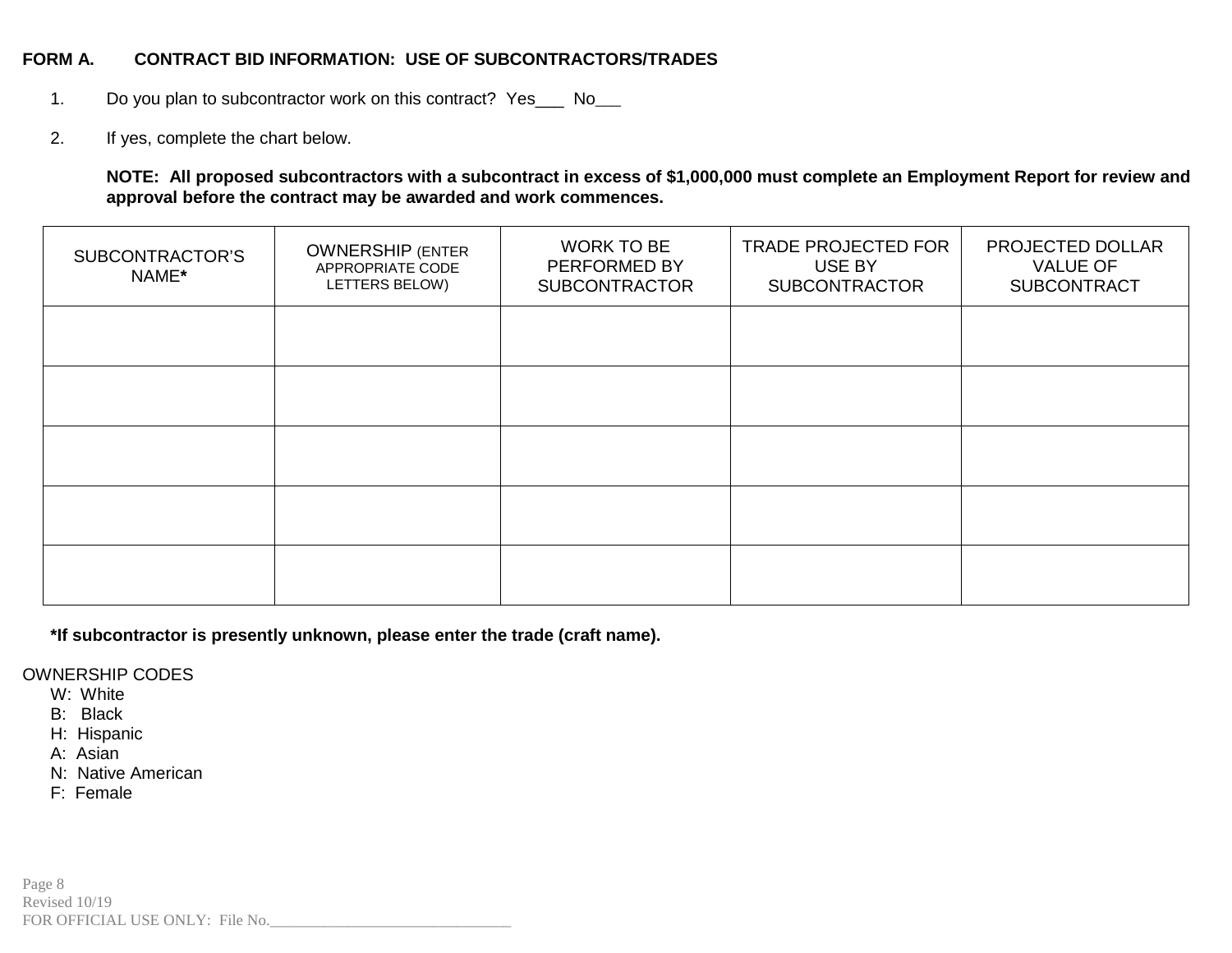## **FORM B: PROJECTED WORKFORCE**

-

(TOT) Total by Column

(TRN) Trainee

TRADE CLASSIFICATION CODES **For each trade to be engaged by your company for** this project, enter the projected workforce for (J) Journeylevel Workers (A) Apprentice Males and Females by trade classification on (H) Helper (H) Helper

| Trade:                                                           | <b>MALES</b>   |                              |                                     |              |              |                        | <b>FEMALES</b> |                                     |                                     |              |              |                         |  |
|------------------------------------------------------------------|----------------|------------------------------|-------------------------------------|--------------|--------------|------------------------|----------------|-------------------------------------|-------------------------------------|--------------|--------------|-------------------------|--|
| Union Affiliation, if applicable                                 |                | (1)<br>White<br>Non<br>Hisp. | (2)<br><b>Black</b><br>Non<br>Hisp. | (3)<br>Hisp. | (4)<br>Asian | (5)<br>Native<br>Amer. |                | (6)<br>White<br><b>Non</b><br>Hisp. | (7)<br><b>Black</b><br>Non<br>Hisp. | (8)<br>Hisp. | (9)<br>Asian | (10)<br>Native<br>Amer. |  |
| Total (Col. #1-10):                                              | J              |                              |                                     |              |              |                        |                |                                     |                                     |              |              |                         |  |
| Total Minority, Male & Female<br>$(Col. 42,3,4,5,7,8,9, 8,10)$ : | $\overline{H}$ |                              |                                     |              |              |                        |                |                                     |                                     |              |              |                         |  |
| <b>Total Female</b>                                              | A              |                              |                                     |              |              |                        |                |                                     |                                     |              |              |                         |  |
| $(Col. #6 – 10)$ :                                               | <b>TRN</b>     |                              |                                     |              |              |                        |                |                                     |                                     |              |              |                         |  |
|                                                                  | <b>TOT</b>     |                              |                                     |              |              |                        |                |                                     |                                     |              |              |                         |  |

What are the recruitment sources for you projected hires (i.e., unions, government employment office, job tap center, community outreach)?

employment office, job tap center,

community of the community of the community of the community of the community of the community of the community

What are the recruitment sources for your control of your control of your control of your control of your control of your control of your control of your control of your control of your control of your control of your cont projected hires (i.e., unions, government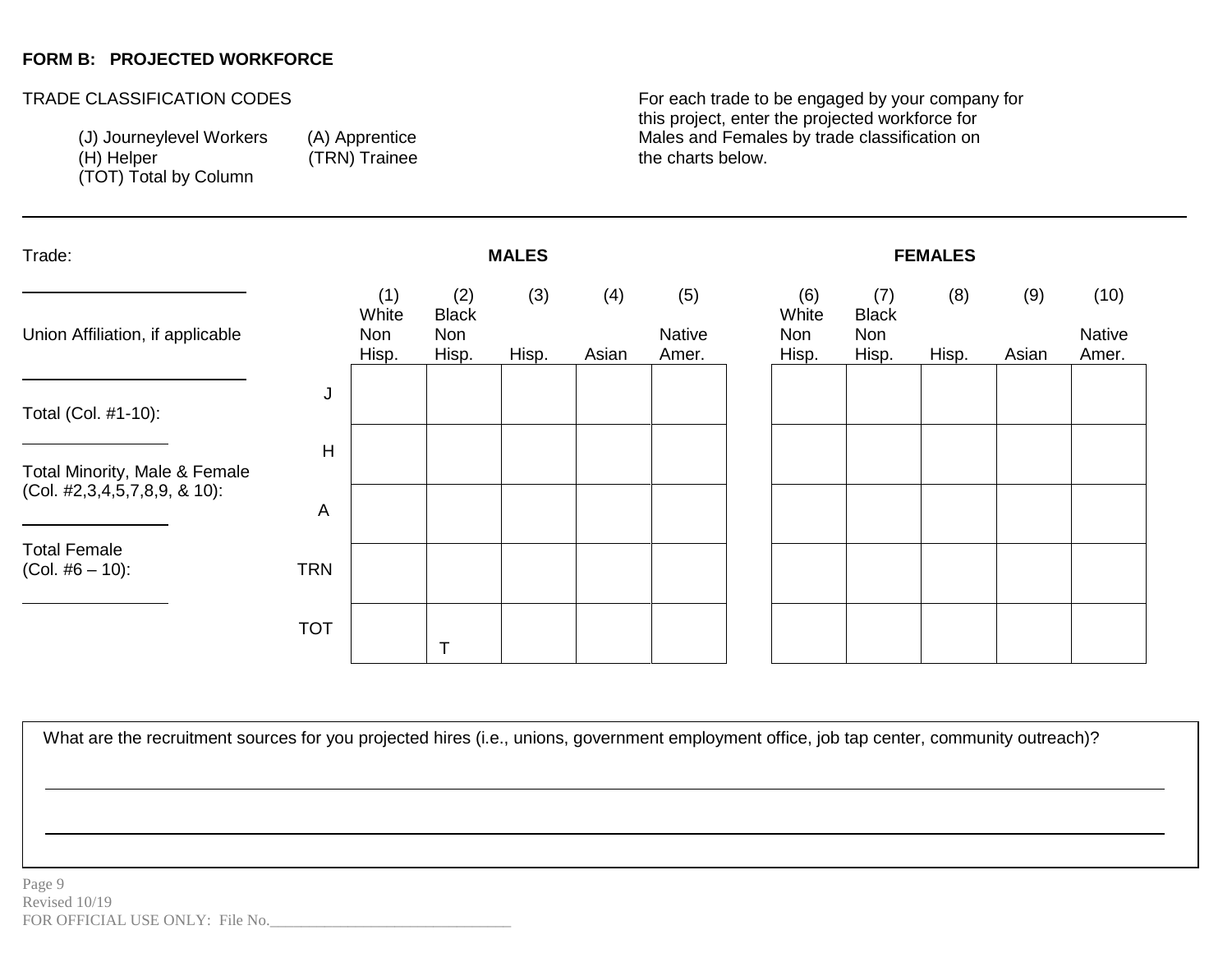# **FORM B: PROJECTED WORKFORCE**

| Trade:                                    | <b>MALES</b> |                              |                                            |              |              | <b>FEMALES</b>                |                                     |                                            |              |              |                         |  |
|-------------------------------------------|--------------|------------------------------|--------------------------------------------|--------------|--------------|-------------------------------|-------------------------------------|--------------------------------------------|--------------|--------------|-------------------------|--|
| Union Affiliation, if applicable          |              | (1)<br>White<br>Non<br>Hisp. | (2)<br><b>Black</b><br><b>Non</b><br>Hisp. | (3)<br>Hisp. | (4)<br>Asian | (5)<br><b>Native</b><br>Amer. | (6)<br>White<br><b>Non</b><br>Hisp. | (7)<br><b>Black</b><br><b>Non</b><br>Hisp. | (8)<br>Hisp. | (9)<br>Asian | (10)<br>Native<br>Amer. |  |
| Total (Col. #1-10):                       | J            |                              |                                            |              |              |                               |                                     |                                            |              |              |                         |  |
| Total Minority, Male & Female             | H            |                              |                                            |              |              |                               |                                     |                                            |              |              |                         |  |
| (Col. #2,3,4,5,7,8,9, & 10):              | A            |                              |                                            |              |              |                               |                                     |                                            |              |              |                         |  |
| <b>Total Female</b><br>$(Col. #6 – 10)$ : | <b>TRN</b>   |                              |                                            |              |              |                               |                                     |                                            |              |              |                         |  |
|                                           | <b>TOT</b>   |                              |                                            |              |              |                               |                                     |                                            |              |              |                         |  |

What are the recruitment sources for you projected hires (i.e., unions, government employment office, job tap center, community outreach)?

What are the recruitment sources for your control of your control of your control of your control of your control of your control of your control of your control of your control of your control of your control of your cont projected hires (i.e., unions, government

employment office, job tap center,

community of the community of the community of the community of the community of the community of the community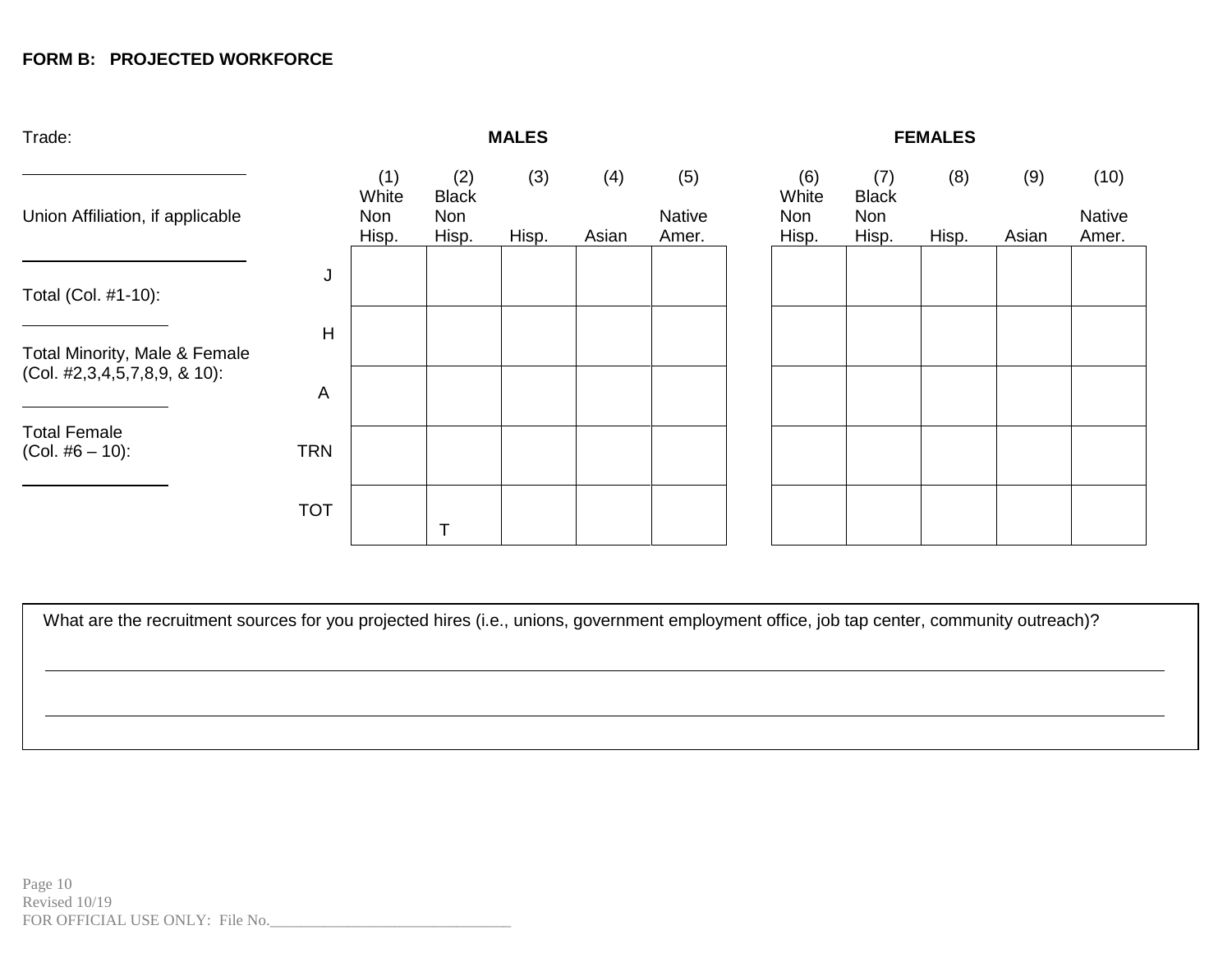## **FORM C: CURRENT WORKFORCE**

-

(TOT) Total by Column

(TRN) Trainee

TRADE CLASSIFICATION CODES **For each trade currently engaged by your company for** all work performed in New York City, enter the current workforce (J) Journeylevel Workers (A) Apprentice for Males and Females by trade classification on the (H) Helper (H) Helper

| Trade:                                    | <b>MALES</b><br><b>FEMALES</b> |                              |                                     |              |              |                               |  |                              |                                     |              |              |                                |
|-------------------------------------------|--------------------------------|------------------------------|-------------------------------------|--------------|--------------|-------------------------------|--|------------------------------|-------------------------------------|--------------|--------------|--------------------------------|
| Union Affiliation, if applicable          |                                | (1)<br>White<br>Non<br>Hisp. | (2)<br><b>Black</b><br>Non<br>Hisp. | (3)<br>Hisp. | (4)<br>Asian | (5)<br><b>Native</b><br>Amer. |  | (6)<br>White<br>Non<br>Hisp. | (7)<br><b>Black</b><br>Non<br>Hisp. | (8)<br>Hisp. | (9)<br>Asian | (10)<br><b>Native</b><br>Amer. |
| Total (Col. #1-10):                       | J                              |                              |                                     |              |              |                               |  |                              |                                     |              |              |                                |
| Total Minority, Male & Female             | H                              |                              |                                     |              |              |                               |  |                              |                                     |              |              |                                |
| $(Col. 42,3,4,5,7,8,9, 8,10)$ :           | A                              |                              |                                     |              |              |                               |  |                              |                                     |              |              |                                |
| <b>Total Female</b><br>$(Col. #6 – 10)$ : | <b>TRN</b>                     |                              |                                     |              |              |                               |  |                              |                                     |              |              |                                |
|                                           | <b>TOT</b>                     |                              |                                     |              |              |                               |  |                              |                                     |              |              |                                |

What are the recruitment sources for you projected hires (i.e., unions, government employment office, job tap center, community outreach)?

employment office, job tap center,

community of the community of the community of the community of the community of the community of the community

What are the recruitment sources for your control of your control of your control of your control of your control of your control of your control of your control of your control of your control of your control of your cont projected hires (i.e., unions, government